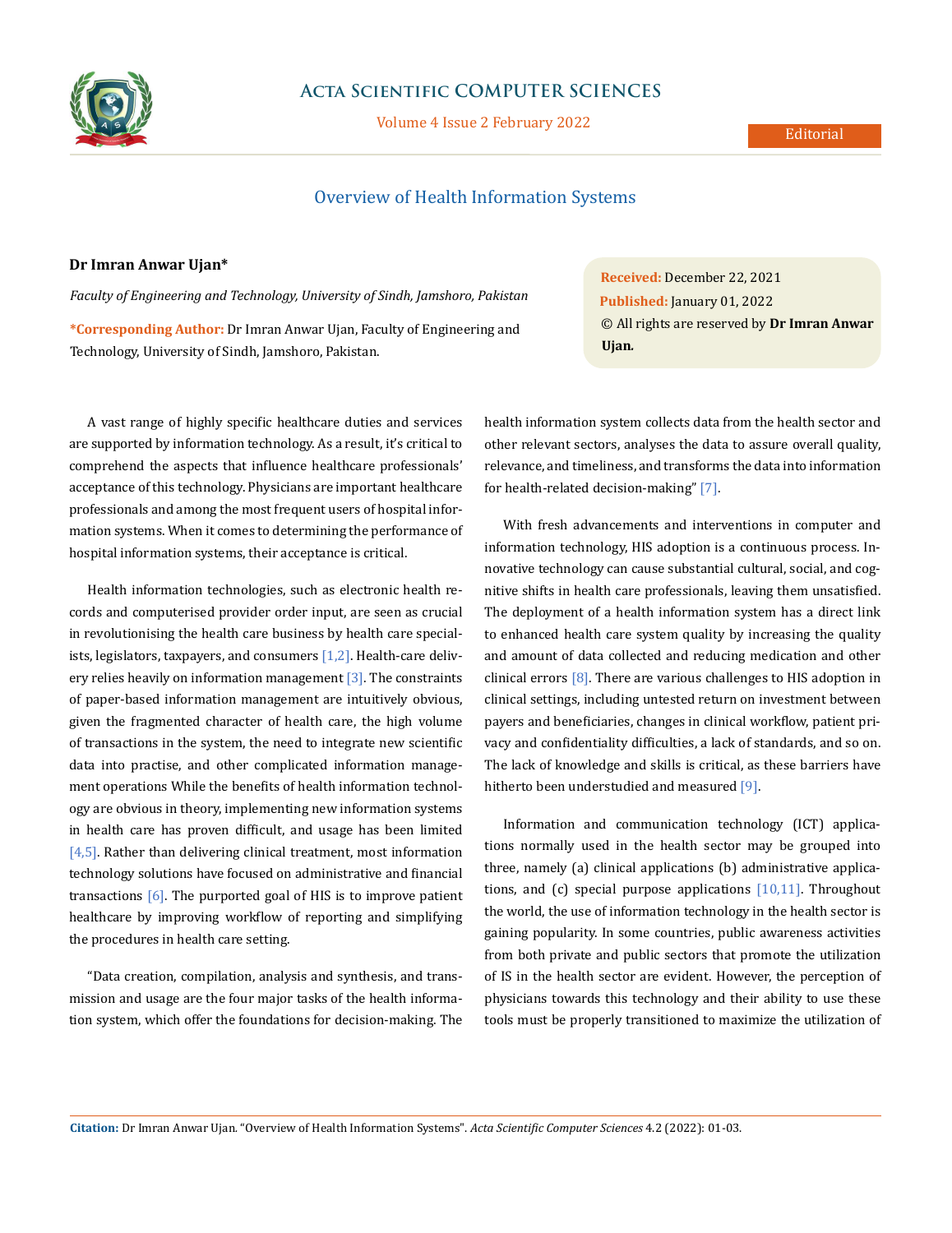IS and IT applications. In this case, the openness of the physicians is imperative in the effective application of these applications [12].

In the field of medicine, information is of utmost importance Physicians are continuously sifting through data. Their work entails gathering, analysing, testing, and altering information. Medical informatics has a unique position at the crossroads of information technology, cognitive science, artificial intelligence, and medicine. So, rather than being a straightforward field containing only one aspect, such as medical computers, telecommunications, or information engineering, medical information systems and online information resources are a dialogue between physicians, patients, and medical informaticians It investigates and produces new information, constructs new theories, and arranges concepts and solutions. The goal of health information technologies and information systems is to improve clinical care outcomes Health informatics is built on the foundations of computers, information systems, and evidence-based decision-making. Physicians must gain skills for structuring, analysing, and integrating healthcare information into clinical practises in order to fully benefit from all ICT applications in health. The difficulty today is not having access to technology, but rather being able to use the information system and other relevant information resources to improve the quality of health care delivery [13].

These medical information and health informatics could sometimes become overwhelming. As a result, more medical professionals see the use of IT applications as a need  $[14]$ . Indeed, more doctors are pushing and integrating ICT applications in their practise. This development makes training with regards to IT and IS essential for medical practitioners as these are not usually part of the instructions they learn in the academe  $[15]$ .

It is essential in the research field of health informatics that a good fit persists in an ICT system and clinical practices [16]. Previous studies identified the intellectual abilities as well as other skills required from medical practitioners who will utilize this technology. In addition, studies conducted were able to identify the leading ICT professional in the different fields. The effectiveness of the instruction conducted for HIS operators were likewise investigated. Moreso, studies showed that HIT and HIS encompass various information technology applications used in the field of medicine.

The use of the ICT has influenced medical research, education, and healthcare delivery [17]. Therefore, medical schools should hire specialists to educate both students and tutors simultaneously [18] to battle this standard change, thus, it is important to make extra modifications in restorative instruction in like manner [19].

### **Bibliography**

- 1. Institute of Medicine. "Crossing the Quality Chasm: A New Health System for the 21<sup>st</sup> Century". Washington, DC: National Academy Pr (2001).
- 2. [Chassin MR and Galvin RW. "The urgent need to improve](https://pubmed.ncbi.nlm.nih.gov/9749483/)  [health care quality. Institute of Medicine National Roundtable](https://pubmed.ncbi.nlm.nih.gov/9749483/)  on Health Care Quality". *JAMA* [280 \(1998\): 1000-1005.](https://pubmed.ncbi.nlm.nih.gov/9749483/)
- 3. Ash JS., *et al.* ["Computerized physician order entry in U.S. hos](https://pubmed.ncbi.nlm.nih.gov/14633935/)pitals: results of a 2002 survey". *[Journal of the American Medi](https://pubmed.ncbi.nlm.nih.gov/14633935/)[cal Informatics Association](https://pubmed.ncbi.nlm.nih.gov/14633935/)* 11 (2004): 95-99.
- 4. Ash JS., *et al.* ["A consensus statement on considerations for](https://pubmed.ncbi.nlm.nih.gov/12626376) [a successful CPOE implementation".](https://pubmed.ncbi.nlm.nih.gov/12626376) *Journal of the American [Medical Informatics Association](https://pubmed.ncbi.nlm.nih.gov/12626376)* 10 (2003): 229-234.
- 5. Valdes I., *et al.* ["Barriers to proliferation of electronic medical](https://pubmed.ncbi.nlm.nih.gov/15140347/) records". *[Inform Primary Care](https://pubmed.ncbi.nlm.nih.gov/15140347/)* 12 (2004): 3-9.
- 6. Audet AM., *et al*[. "Information technologies: when will they](https://pubmed.ncbi.nlm.nih.gov/15775829/) [make it into physicians' black bags?"](https://pubmed.ncbi.nlm.nih.gov/15775829/) *Medscape General Medicine* [6 \(2004\): 2.](https://pubmed.ncbi.nlm.nih.gov/15775829/)
- 7. "Health Metrics Network Framework and Standards for Country Health Information Systems". World Health Organization, January (2008).
- 8. Black AD., *et al*[. "The Impact of eHealth on the Quality and](https://pubmed.ncbi.nlm.nih.gov/21267058/)  [Safety of Health Care: A Systematic Overview".](https://pubmed.ncbi.nlm.nih.gov/21267058/) *PLoS Medicine* [\(2011\): 18.](https://pubmed.ncbi.nlm.nih.gov/21267058/)
- 9. [Hersh W. "Health and biomedical informatics: opportunities](https://citeseerx.ist.psu.edu/viewdoc/download?doi=10.1.1.568.1363&rep=rep1&type=pdf) [and challenges for a twenty-first century profession and its](https://citeseerx.ist.psu.edu/viewdoc/download?doi=10.1.1.568.1363&rep=rep1&type=pdf)  education". *[Yearbook of Medical Informatics](https://citeseerx.ist.psu.edu/viewdoc/download?doi=10.1.1.568.1363&rep=rep1&type=pdf)* (2008): 157-164.
- 10. Bhaskar GSaRK. "Adapting Information Technology (IT) in healthcare for Quality patient care-Study conducted in a Hospital in South India". *Journal of Health Informatics in Developing Countries* 5.2 (2011): 687-695.

**Citation:** Dr Imran Anwar Ujan*.* "Overview of Health Information Systems". *Acta Scientific Computer Sciences* 4.2 (2022): 01-03.

02